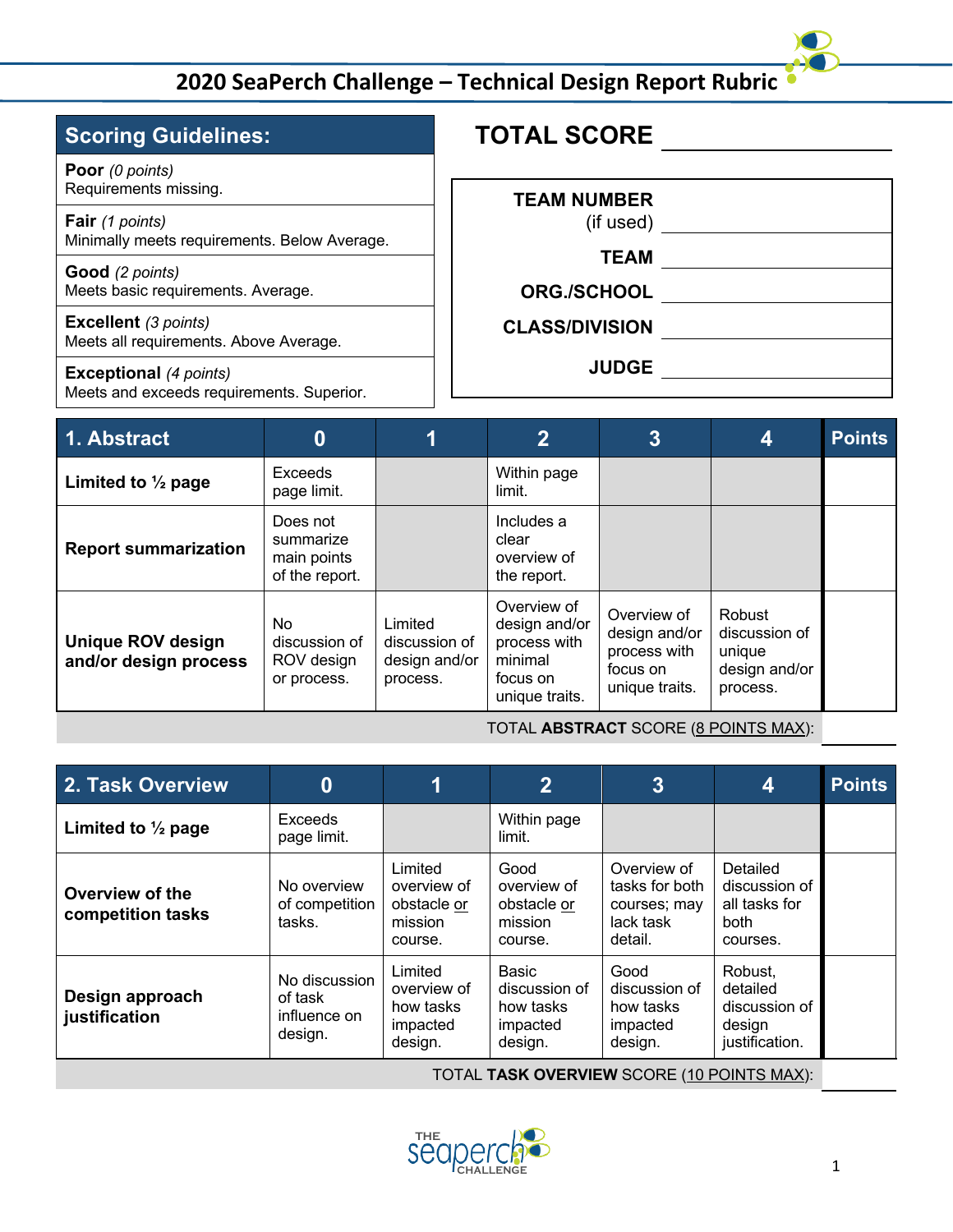| 3. Design Approach                                            | $\bf{0}$                                                 | 1                                                                                     | $\overline{2}$                                                                   | $\overline{3}$                                                                             | $\overline{\mathbf{4}}$                                                                    | <b>Points</b> |  |
|---------------------------------------------------------------|----------------------------------------------------------|---------------------------------------------------------------------------------------|----------------------------------------------------------------------------------|--------------------------------------------------------------------------------------------|--------------------------------------------------------------------------------------------|---------------|--|
| <b>Limited to 2 pages</b>                                     | <b>Exceeds</b><br>page limit.                            |                                                                                       | Within page<br>limit.                                                            |                                                                                            |                                                                                            |               |  |
| Team's approach to the<br>engineering design<br>process (EDP) | No overview<br>of team<br>approach to<br>EDP.            | <b>Discussion</b><br>focuses on<br>reiterating<br>published<br>information.           | Minimal<br>discussion of<br>team's<br>incorporation<br>of EDP.                   | Good<br>discussion of<br>team's<br>approach to<br>EDP.                                     | Robust<br>discussion of<br>team's<br>strategy to<br>EDP.                                   |               |  |
| <b>Design iterations</b>                                      | No<br>discussion of<br>design<br>iterations.             | Limited<br>discussion of<br>design<br>iterations.                                     | <b>Basic</b><br>discussion of<br>design<br>iterations.                           | Good<br>discussion<br>and analysis<br>of design<br>iterations.                             | Robust<br>discussion<br>and analysis<br>of design<br>iterations.                           |               |  |
| <b>Conceptual drawings</b><br>and/or graphics                 | No drawings<br>or graphics.                              | Minimal<br>graphics that<br>lacks context<br>within report.                           | Includes<br>graphic(s)<br>with basic<br>context within<br>report.                | Good<br>graphic(s)<br>with context<br>within report.                                       | High-quality<br>graphics with<br>labels that<br>enhance text.                              |               |  |
| <b>Final design</b>                                           | No<br>discussion of<br>final design.                     | Minimal<br>discussion of<br>final design.                                             | Basic<br>discussion of<br>final design<br>features.                              | Good<br>discussion of<br>final design<br>features and<br>decisions.                        | Robust<br>discussion of<br>final design<br>features and<br>decisions.                      |               |  |
| <b>Novelty of ROV design</b><br>or approach                   | No<br>discussion of<br>design or<br>approach<br>novelty. | Limited<br>discussion of<br>what makes<br>the ROV<br>design or<br>approach<br>unique. | <b>Basic</b><br>discussion of<br>design or<br>approach<br>novelty.               | Good<br>discussion of<br>design or<br>approach<br>novelty.                                 | Strong<br>discussion<br>and analysis<br>of novelty of<br>ROV design<br>and/or<br>approach. |               |  |
| <b>Scientific and</b><br>engineering terms                    | Includes no<br>engineering<br>terms.                     | Includes less<br>than 5<br>engineering<br>terms.                                      | Includes 5+<br>terms; not<br>fully<br>embedded or<br>does not add<br>to context. | Includes 5+<br>engineering<br>terms<br>embedded in<br>text that<br>enhance the<br>section. |                                                                                            |               |  |
| TOTAL DESIGN APPROACH SCORE (25 POINTS MAX):                  |                                                          |                                                                                       |                                                                                  |                                                                                            |                                                                                            |               |  |



 $\frac{1}{2}$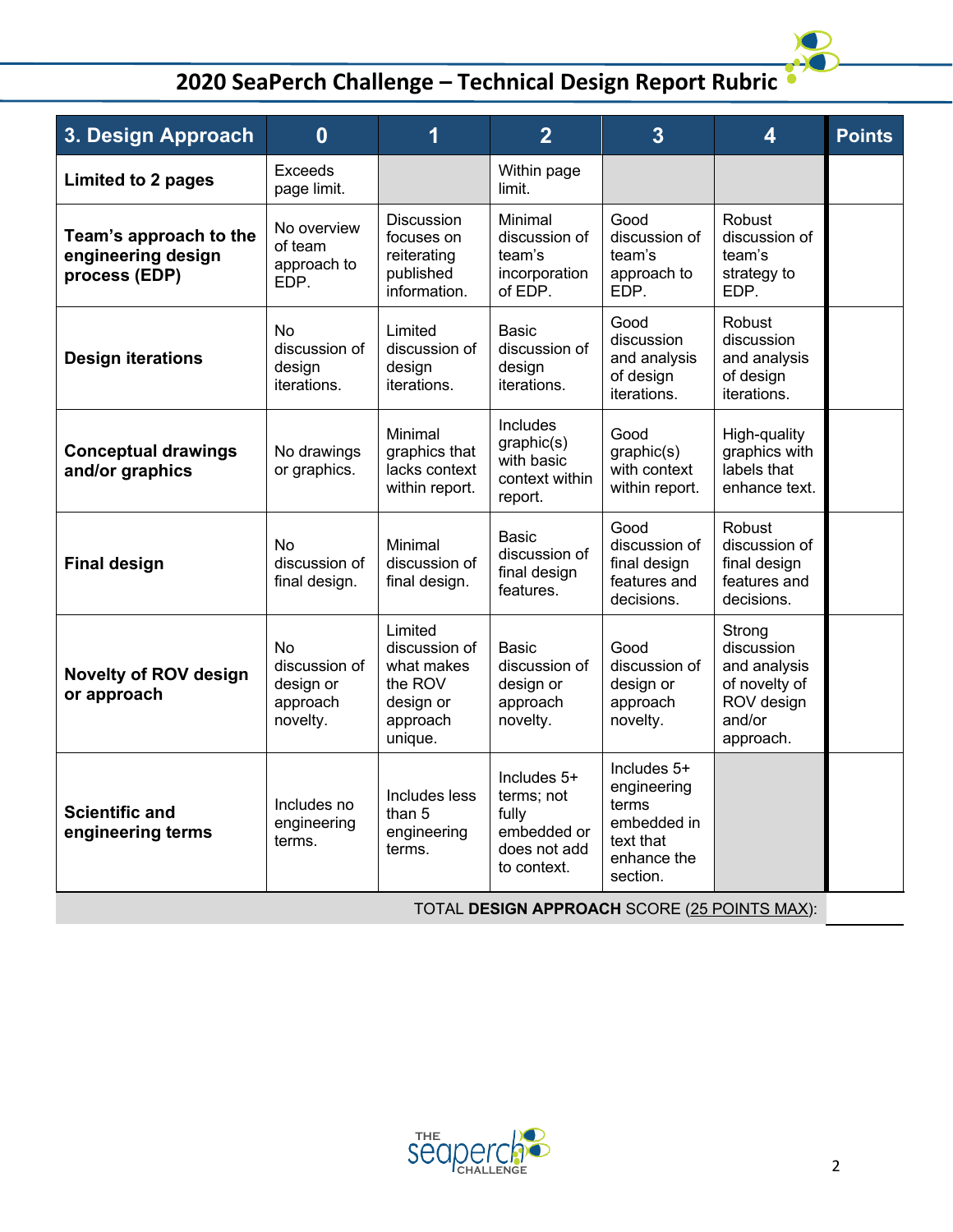| 4. Experimental<br><b>Results</b>                | $\bf{0}$                                            | 1                                                                   | $\overline{2}$                                                                            | $\overline{3}$                                                                                     | 4                                                                                                    | <b>Points</b> |
|--------------------------------------------------|-----------------------------------------------------|---------------------------------------------------------------------|-------------------------------------------------------------------------------------------|----------------------------------------------------------------------------------------------------|------------------------------------------------------------------------------------------------------|---------------|
| Limited to 1 page                                | Exceeds<br>page limit.                              |                                                                     | Within page<br>limit.                                                                     |                                                                                                    |                                                                                                      |               |
| In-water and/or<br>simulated testing<br>overview | No discussion<br>of testing.                        | Limited<br>overview of<br>testing<br>conducted.                     | Basic<br>overview and<br>discussion of<br>testing<br>conducted.                           | Good<br>discussion<br>and analysis<br>of testing<br>conducted.                                     | Exceptional<br>discussion<br>and analysis<br>of testing<br>models<br>utilized.                       |               |
| Impact of testing on<br>subsequent designs       | No discussion<br>of testing<br>impact on<br>design. | Minimal<br>discussion<br>of impact of<br>testing on<br>design.      | <b>Basic</b><br>discussion of<br>how multiple<br>designs were<br>impacted by<br>testing.  | Good<br>discussion<br>and analysis<br>of testing<br>impact on<br>multiple<br>design<br>iterations. | Robust<br>discussion<br>and analysis<br>of testing<br>impact on<br>multiple<br>design<br>iterations. |               |
| <b>Test results</b>                              | No test<br>results<br>included.                     | Limited test<br>results not<br>supported<br>by graphs or<br>charts. | <b>Basic</b><br>discussion of<br>test results<br>supported by<br>graphs<br>and/or charts. | Good<br>analysis of<br>test results<br>supported by<br>graphs<br>and/or charts.                    | Robust<br>analysis of<br>test results<br>supported by<br>graphs<br>and/or charts.                    |               |

TOTAL **EXPERIMENTAL RESULTS** SCORE (14 POINTS MAX):

| 5. Reflection & Next<br><b>Steps</b>       | $\bf{0}$                                   | 1                                                  | $\overline{2}$                                   | $\overline{3}$                                                           | 4                                                                     | <b>Points</b> |
|--------------------------------------------|--------------------------------------------|----------------------------------------------------|--------------------------------------------------|--------------------------------------------------------------------------|-----------------------------------------------------------------------|---------------|
| Limited to 1 page                          | <b>Exceeds</b><br>page limit.              |                                                    | Within page<br>limit.                            |                                                                          |                                                                       |               |
| <b>Reflection on the</b><br>design process | No reflection<br>on the design<br>process. | Limited<br>reflection on<br>the design<br>process. | Basic<br>reflection on<br>the design<br>process. | Good<br>reflection and<br>basic<br>analysis of<br>the design<br>process. | Thoughtful<br>reflection and<br>analysis of<br>the design<br>process. |               |
| <b>Next Steps</b>                          | No.<br>discussion of<br>next steps.        | Limited<br>discussion of<br>next steps.            | Basic<br>discussion of<br>next steps.            | Good<br>overview of<br>future plans<br>for ROV<br>and/or team.           | Robust<br>overview of<br>future plans<br>for ROV and<br>team.         |               |

TOTAL **REFLECTION & NEXT STEPS** SCORE (10 POINTS MAX):



D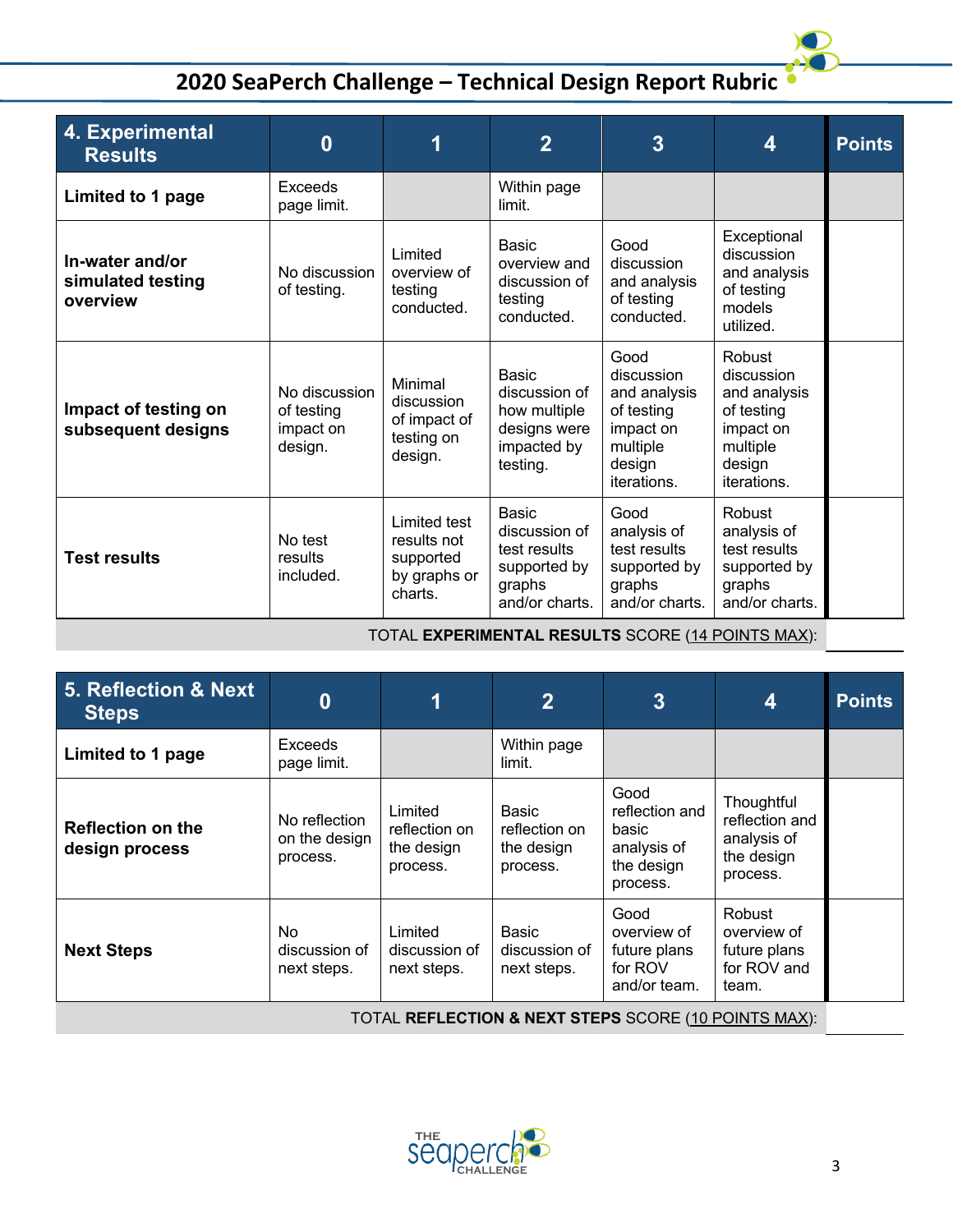| 6. Acknowledgements                  |                            |                                        |  | <b>Points</b> |
|--------------------------------------|----------------------------|----------------------------------------|--|---------------|
| <b>Acknowledgement of</b><br>support | Not included<br>in report. | Supporters<br>recognized in<br>report. |  |               |

TOTAL **ACKNOWLEDGEMENTS** SCORE (2 POINTS MAX):

| 7. References                            |                                   |                                                                  | $\overline{2}$                                                    | $\overline{3}$                                               | 4 | <b>Points</b> |
|------------------------------------------|-----------------------------------|------------------------------------------------------------------|-------------------------------------------------------------------|--------------------------------------------------------------|---|---------------|
| <b>References follow APA</b><br>format   | Does not<br>follow APA<br>format. |                                                                  | <b>Follows APA</b><br>format.                                     |                                                              |   |               |
| Includes references to<br>support report | No<br>references<br>or citations. | $1 - 3$<br>references<br>that are not<br>cited in the<br>report. | $1 - 3$<br>references<br>that are cited<br>in the report<br>text. | 4+<br>references<br>that are cited<br>in the report<br>text. |   |               |

TOTAL **REFERENCES** SCORE (5 POINTS MAX):

| 8. Budget                   |                                       |                                   | 2 | 4 | <b>Points</b> |
|-----------------------------|---------------------------------------|-----------------------------------|---|---|---------------|
| Includes itemized<br>budget | Section not<br>included in<br>report. | Section<br>included in<br>report. |   |   |               |

TOTAL **BUDGET** SCORE (2 POINTS MAX):

| 9. Fact Sheet             | 0                                     |                                                                      | $\overline{2}$                                                            | 3                                                | 4                                                                        | <b>Points</b> |
|---------------------------|---------------------------------------|----------------------------------------------------------------------|---------------------------------------------------------------------------|--------------------------------------------------|--------------------------------------------------------------------------|---------------|
| Includes fact sheet       | Section not<br>included in<br>report. |                                                                      | Submitted in<br>approved<br>format.                                       |                                                  |                                                                          |               |
| <b>Fact sheet content</b> | Required<br>content not<br>included.  | Low-<br>resolution or<br>blurry<br>images and<br>missing<br>content. | Low-<br>resolution or<br>blurry images<br>and all<br>content<br>included. | Hi-resolution<br>images and<br>clear<br>content. | Hi-resolution<br>images and<br>content<br>clearly<br>supports<br>report. |               |

TOTAL **FACT SHEET** SCORE (6 POINTS MAX):



D